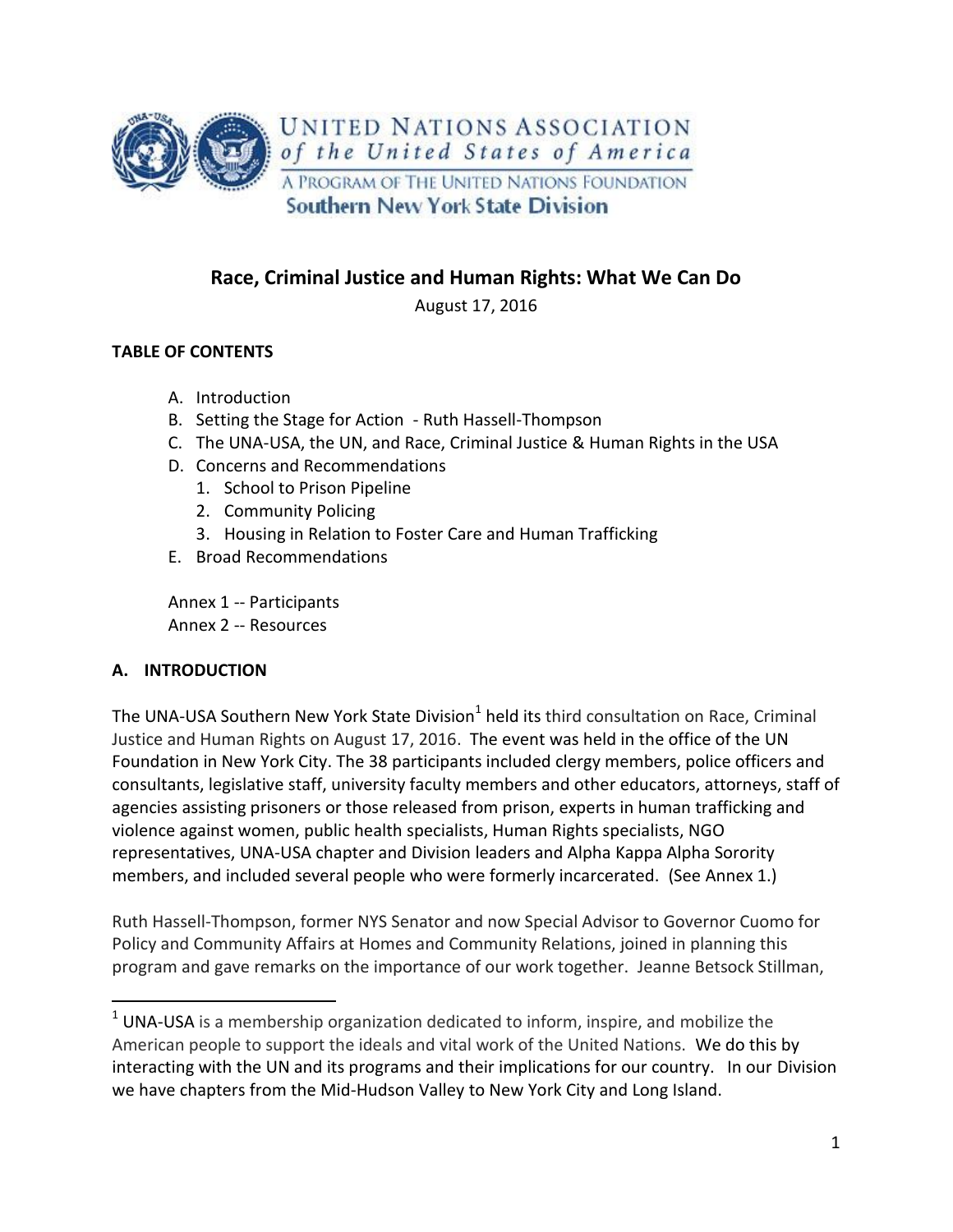organizer of the event, described interactions in 2016 between several United Nations entities and the U.S. related to race, criminal justice and human rights. Also important to the framing of the discussion was the Report of the President's Task Force on Community Policing (2015)<sup>2</sup>. Troy Wolfe, UNA Education Director, introduced the small group discussions, which led lead back to presentations in plenary. Next steps would be to spread widely the final report through the networks of participants and to send it to Ms. Hassell-Thompson with the aim that key ideas might be included in the Governor's State of the State address and budget.

# **B. SETTING THE STAGE FOR ACTION – RUTH HASSELL-THOMPSON**

After introductions of all the participants, Ms. Hassell-Thompson offered remarks on several topics she thought important for our meeting:

- Children aging out of foster care need special attention as they are at great risk of making bad choices that will lead to imprisonment.
- We need to change the conversation from seeing at-risk youth as perpetrators rather than as resources for the community.
- Domestic violence is a cause of women in prison as well as a societal concern. A large percentage of women in prison have histories of physical or sexual abuse before being incarcerated.
- Society including the justice system still see those trafficked as perpetrators, not as victims. Some laws have been changed but many others still should be changed.
- The purpose of our meeting should be an action plan that should include careful articulation of the needs and remedies and action steps.
- She said, we are a powerful group of people with good networks. We need to connect with each other and listen to each other's histories. Our aim is to find how we use our networks to go forward from this meeting.
- The purpose of our meeting should be an action plan that includes a careful articulation of the needs, remedies, and action steps to be taken; to connect with each other and listen to each other's histories; and to refine how we use our networks to "alter the world as we walk through it".

Ms. Hassell-Thompson concluded by stating " to find peace, there must be justice. All people want is an opportunity to achieve, no matter who they are, but she reminded us that peace is not merely the absence of violence, it is a presence of Justice, therefore, there is no peace without justice.

## **C. THE UNA-USA, THE UNITED NATIONS, AND RACE, CRIMINAL JUSTICE & HUMAN RIGHTS IN THE USA**

The UNA Southern New York State Division has addressed for the third year the nationwide problem of race, the criminal justice system and human rights.

 $\overline{a}$ <sup>2</sup> [http://www.cops.usdoj.gov/pdf/taskforce/taskforce\\_finalreport.pdf](http://www.cops.usdoj.gov/pdf/taskforce/taskforce_finalreport.pdf)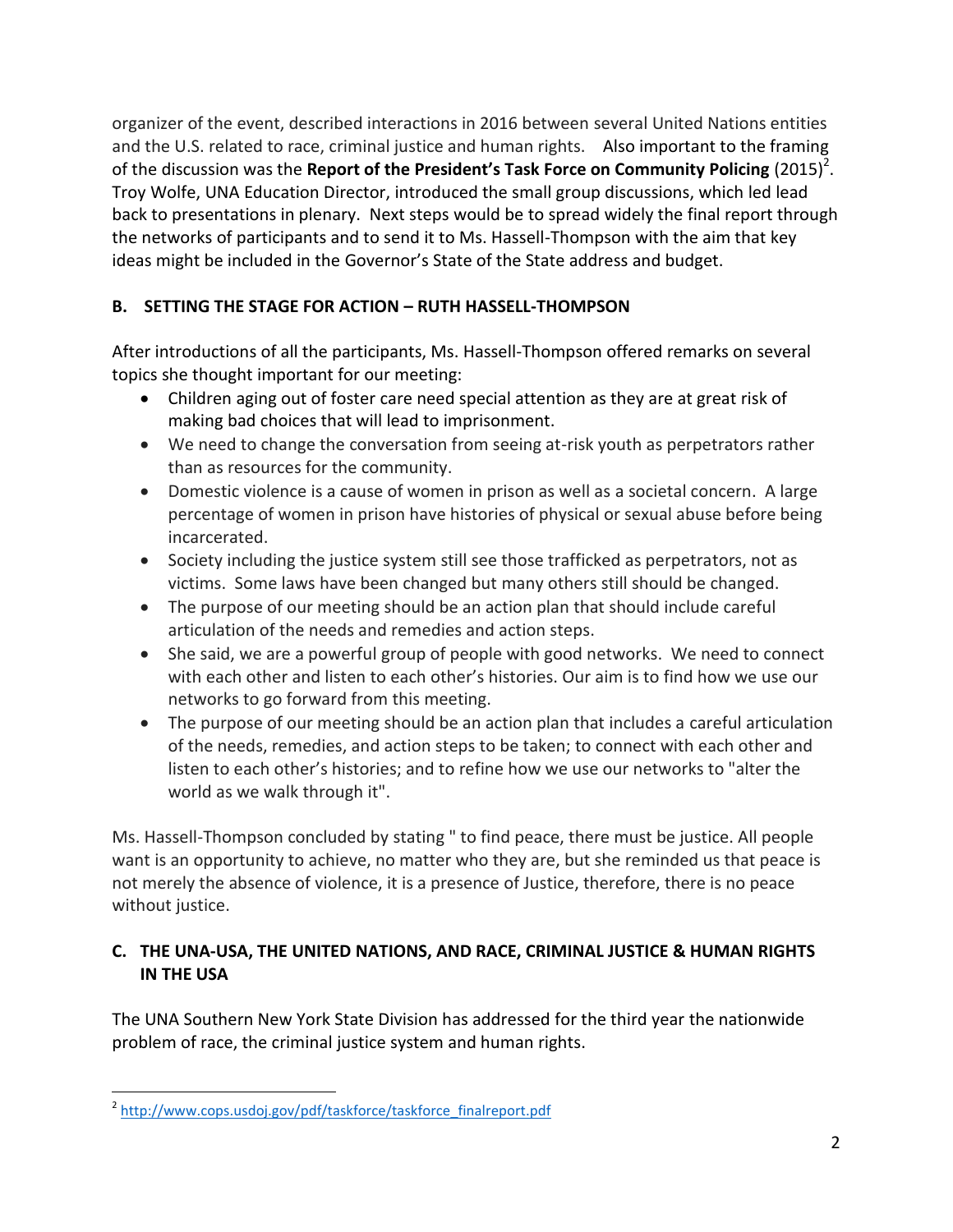In addition to a report by UNA-USA (national) to the United Nations Human Rights Council in 2014 on several topics<sup>3</sup> our Division felt the very important issue of race and criminal justice deserved attention. Since 2014 we have been examining this in relation to our country's international treaty obligations, especially the International Convention on the Elimination of All Forms of Racial Discrimination, or ICERD. We have written reports to the U.S. State Department and the ICERD Committee on our findings, which are available at **<http://www.unasny.org/white-papers-and-reports.html>**

Our first consultation took place in July 2014, two days before Eric Garner was killed. Since then the deaths of black men and some women at the hands of police have been publicized with press, video and bodycam coverage, calling this to the attention of the country and internationally. Attention has also broadened to include racial and ethnic implicit bias that begins with schoolchildren and goes on from there.

In August 2015 we held a second consultation, with a focus on what could be done at the national, state and local levels in the areas of women and children; school to prison pipeline; and sentencing, prison and post-incarceration**.**

Now in 2016 three UN bodies have commented on the race and justice situation in the U.S. These included visits to the U.S. and statements by the (1) **UN Human Rights Council Working Group of Experts on People of African Descent,** and (2) **UN Special Rapporteur on the Rights to Freedom of Peaceful Assembly and of Association,** and (3) a letter from the **Committee for the Elimination of All Forms of Racial Discrimination (CERD)**. 4 All spoke to the positive elements in U.S. policy and actions and many recommendations for change.

In January the **Working Group** traveled to Washington, D.C., Baltimore, Jackson, Mississippi, Chicago and New York City. They enumerated some areas to be commended, many areas of concern and quite a few recommendations on the subjects of conditions of those released from prison, the school-to-prison pipeline, de facto residential segregation and its consequences, access to quality and affordable health care, reporting of excessive use of force by police, and even the unavailability of grocery stores. The Working Group's recommendations are intended to assist the U.S. Government in its efforts to combat all forms of racism, racial discrimination, Afrophobia, Xenophobia and related intolerance.

In May the **CERD Committee** wrote to the U.S. Government, based on reports submitted to it in 2015, that despite a number of investigations launched into cases involving excessive use of force by the police, the Committee:

(a) regretted that such information is inadequate, in particular with regard to excessive use of force by Customs and Border Protection officials and

 $\overline{a}$ 

 $3$  Policies related to women and girls, human trafficking, the LGBT community, and the status of unsigned treaties relating to women, to children, to Law of the Sea and to persons with disabilities.

<sup>&</sup>lt;sup>4</sup> These documents are available in the Resources section of the Division's website: [www.unasny.org](http://www.unasny.org/)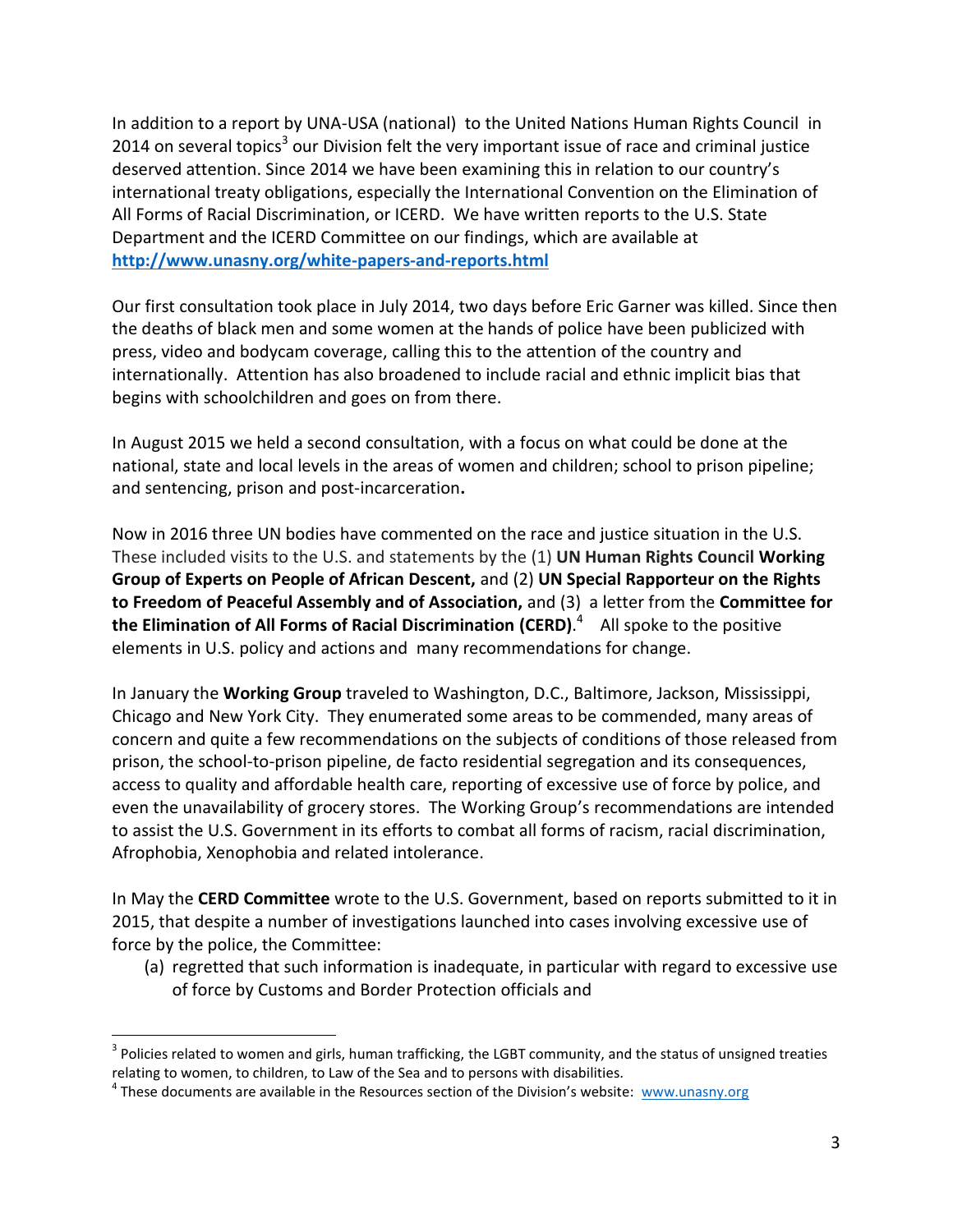(b) regretted the low number of criminal indictments against police officers despite the high number of fatal police shootings of members of ethnic minorities in recent years.

The CERD Committee reiterated its recommendation that the U.S. provide detailed information concerning investigations undertaken into allegations of excessive use of force by law enforcement officials against members of ethnic minorities as well as their outcomes. The Committee also requested "further information on the police reform agreements concluded between the Department of Justice and the cities of Ferguson and Cleveland, and their outcomes." For information see:

[http://tbinternet.ohchr.org/Treaties/CERD/Shared%20Documents/USA/INT\\_CERD\\_FUL\\_USA\\_2](http://tbinternet.ohchr.org/Treaties/CERD/Shared%20Documents/USA/INT_CERD_FUL_USA_23994_E.pdf) [3994\\_E.pdf](http://tbinternet.ohchr.org/Treaties/CERD/Shared%20Documents/USA/INT_CERD_FUL_USA_23994_E.pdf) 

In July the **Working Group of Experts on People of African Descent** issued a statement condemning the deaths of Philando Castile in Minnesota and Alton Sterling in Louisiana at the hands of police, and the killing of five police officers in Dallas. The strongly worded statement noted that "the root of the problem [killing by police] lies in the lack of accountability for perpetrators of such killings despite the evidence."<sup>5</sup> The Working Group indicated it would present a comprehensive report of its findings and recommendations to the UN Human Rights Council in September 2016.

Also in July, the **United Nations Special Rapporteur on the Rights to Freedom of Peaceful Assembly and of Association, (Mr. Maina Kiai),** produced a Statement at the conclusion of his visit to the United States.<sup>6</sup> He had covered 10 cities and observed protests at the political conventions in [Cleveland](https://twitter.com/MainaKiai_UNSR/status/755142018007834624) and [Philadelphia](https://twitter.com/MainaKiai_UNSR/status/758140781345538048) and visited cities rocked by the police killings of black men in [Baton Rouge,](http://www.theadvocate.com/baton_rouge/news/alton_sterling/article_26ed1202-5040-11e6-b427-03e35b23141a.html?utm_medium=social&utm_source=twitter&utm_campaign=user-share) [Baltimore,](https://twitter.com/MainaKiai_UNSR/status/754073710504534016) and [Ferguson.](https://twitter.com/MainaKiai_UNSR/status/754756597717487616)

The Special Rapporteur emphasized that the focus of his mission was not race or discrimination, but enjoyment of the rights to freedom of peaceful assembly and of association. However racism, and the exclusion, persecution and marginalization that come with it, affect the enabling environment for the exercise of association and assembly rights. He therefore commented on the Black Lives Matter movement, the so-called War on Drugs, the federal three-strikes law, police role in relation to protest assemblies and other matters. A link is available in the Resources paper in Annex 2.

## **D. CONCERNS AND RECOMMENDATIONS**

# **1. School to Prison Pipeline**

Facilitators: Divine Pryor and Troy Wolfe; Rapporteur: Heidi West; Participants: Lynda Bagley, Mary Seward Downes, Barbara Felton, George Garland, Gail Gray, Lisa Hofflich, Corinne Whitaker, Anna Wolonciej

 $\overline{a}$ 5 <http://ohchr.org/EN/NewsEvents/Pages/DisplayNews.aspx?NewsID=20248&LangID=E>

<sup>6</sup> <http://freeassembly.net/news/usa-statement/>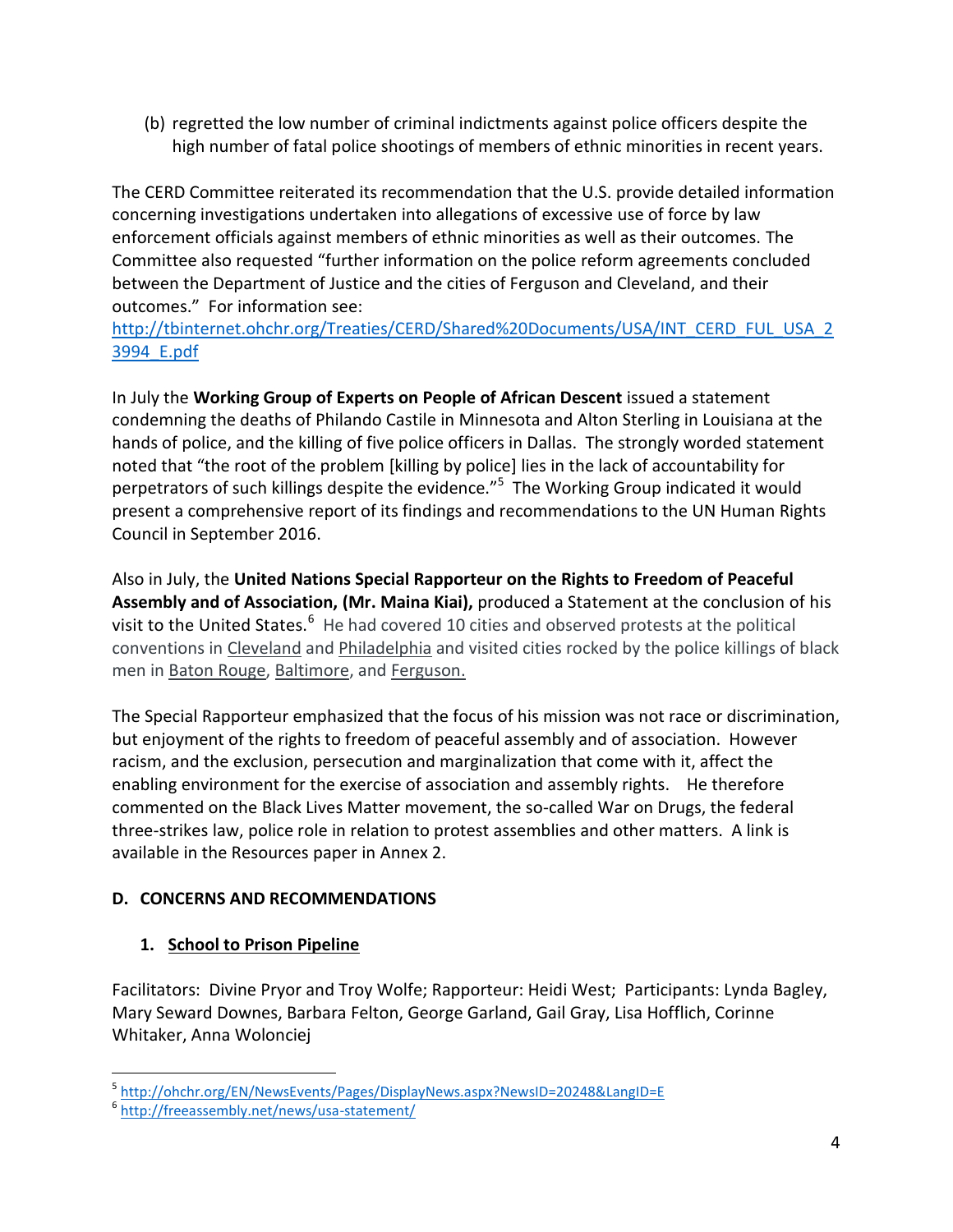Discussions in this group focused on four main areas – student achievements, information sharing, educational support, and de-facto segregation. These factors contribute all too often to what is known as the School to Prison Pipeline, with students banished from school, wallowing in limbo, and ending up in jail. Problems in these areas have disproportionate effect on the situation of young African-Americans, males in particular, and other minority students. The group highlighted the individual, societal and economic benefits of stemming the flow of that pipeline, and emphasized that schooling costs less than prison time.

## **a. Student Achievements - Creation and Perpetuation of Gaps**

### *Concerns:*

- Heavy representation of minorities in Special Education, English as Second Language and related programs. These showed the students at a disadvantage from the beginning.
- Racial disparities in enrollment in and opportunities for AP/Honors programs.
- Use of suspension and expulsion in relation to misbehavior, leading to criminalization of school "violations" and the labeling of students that comes with this practice.
- Lack of or inadequate implementation of diversity education, human rights education, and sexuality education. Existence of the New York "Dignity for all Students Act" shows that even when present, such programs are not fully implemented across the board.

### *Recommendations:*

- Essential from the outset is to hold school and district leadership accountable. This requires institutional support and participation from families and community.
- Stress the importance of "restorative justice," rather than "zero tolerance" policies, and ensure appropriate teacher and staff training and a safe environment for all.
- Ensure the availability of and connection to advocates/mentors/supporters for parents, and make use of use model programs and best practices to implement new programs.
- Ensure connections to diverse advocacy groups and institutions outside of school, such as community groups, faith, non-profits, social services, etc.
- Start intervention services young, starting in elementary schools and even in pre-school.
- Change the conversation to address the false notion of an inherent achievement gap.

### **b. Information sharing – Inadequate provision, dissemination, and linkage**

#### *Concerns:*

- Insufficient attention is given to demographic, economic, social, cultural, school-based and other data, and, when available, the data are often not linked to service providers and shared systematically.
- When data are not adequately disseminated and made available to the various constituencies, then lawyers, policy makers, practitioners, teachers, and social service professionals cannot properly litigate, advocate or support students.
- Quantitative data alone can dehumanize, and do not answer the question of "why."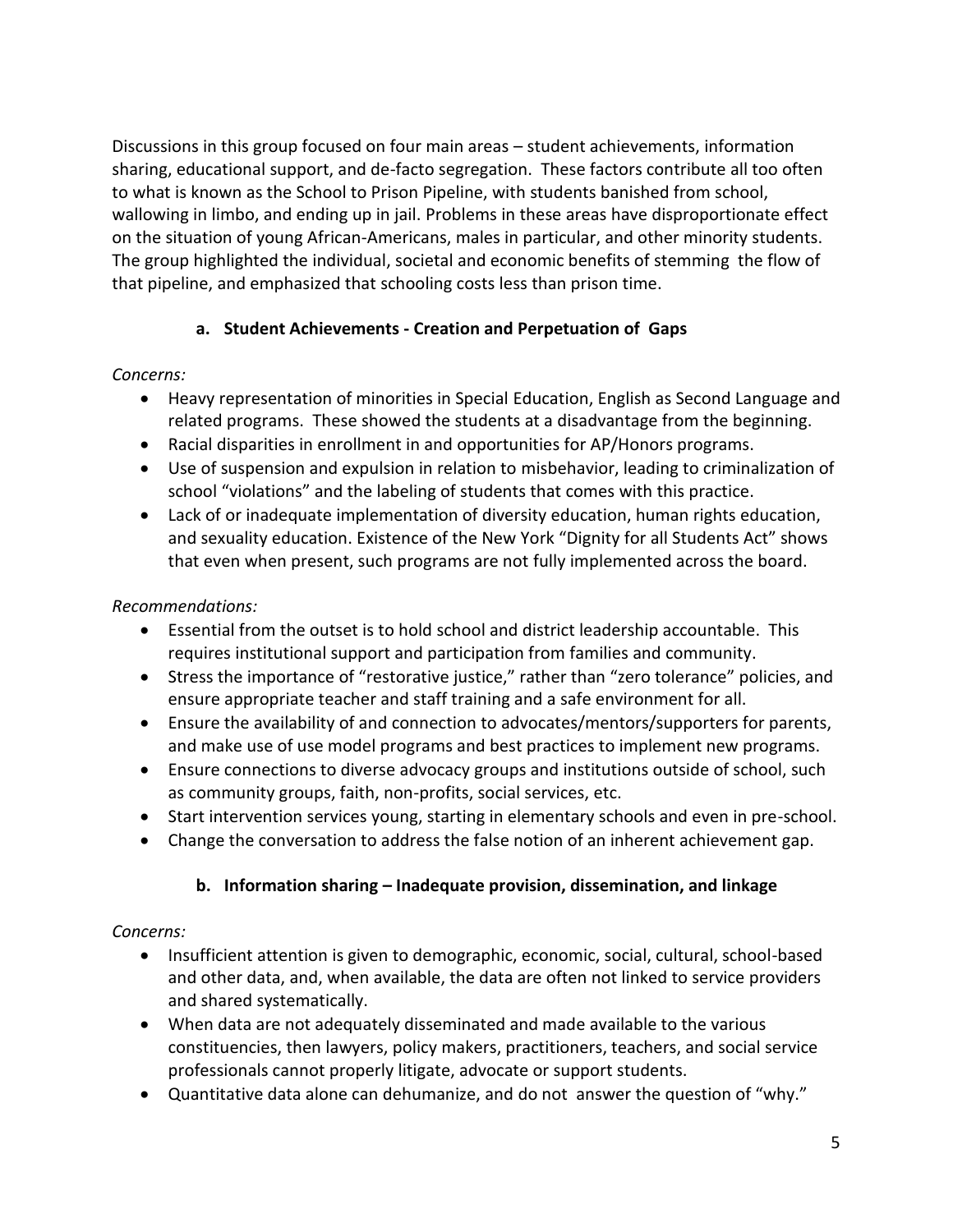*Recommendations:*

- Use data more effectively as the basis for elementary school and school preparatory assessments, as early intervention is key to disrupting the school to prison pipeline.
- Ensure systematic mechanisms for sharing data with lawyers and advocates to bridge the information gaps among the justice system, schools, and services.
- Create networks to link the existing groups and individuals involved in research and data preparation and management.
- Data sharing should go beyond institutions but should be shared with parents AND students to empower them.
- Analyze the data to impact social and emotional learning.
- Collect, analyze and disseminate qualitative as well as quantitative data.
- Use both qualitative and quantitative data, from both community and classrooms, for evaluating students.
- Use information from school administration and counselor evaluations, in addition to that from teachers.

### **c. Educational support - Institutions, professionals and the public**

#### *Concerns:*

- Nationally there are teacher and resource shortages, in relation to public schools and especially those schools with significant proportions of minority students.
- There are issues of teacher certification, training and the updated learning needed to support better performance.
- School support personnel often are not adequately prepared to assist and empower the students in their charge.
- Teacher evaluations and counselor and school leadership evaluations are often not appropriately linked with student and community data and therefore do not represent the full situation.
- Persons in the community who could be role models are insufficiently linked to students.

### *Recommendations:*

- Examine critically who is being recruited and attracted to the teaching profession, how teachers are trained and evaluated, and apply this analysis also to guidance counselors and other staff, including teacher aides.
- Hold school leadership accountable, which requires action from school districts, and cities, counties and states, as well as from families and community organizations.
- Have institutional links to services and advocates who can support parents, role models from the community to support the students, and empower role models and advocates.
- Evaluation of teachers should be revised and also include counselors and leadership. This should be connected to the qualitative and quantitative data on the broader picture, not just the classroom.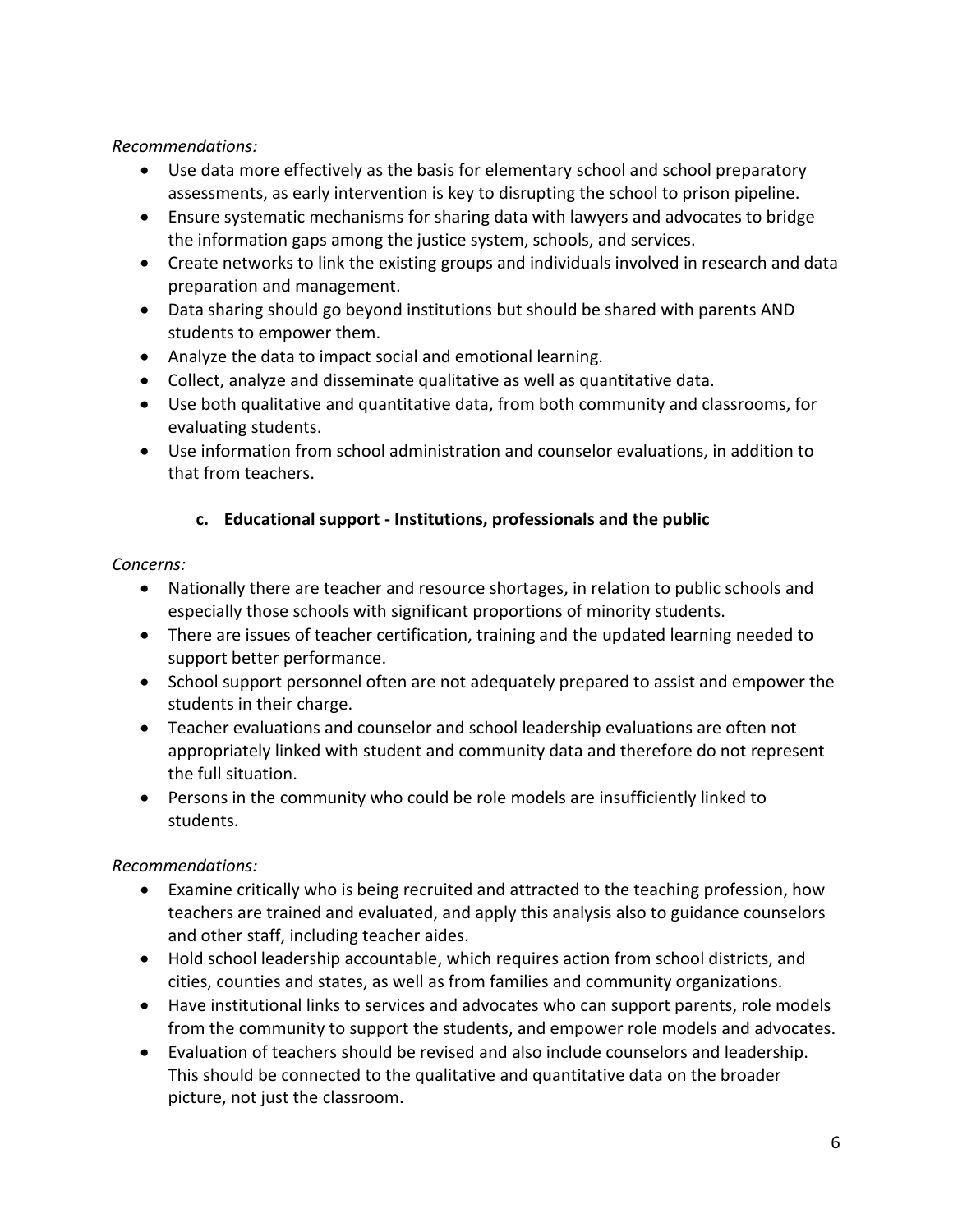Data and evaluations should also be used to limit "caseloads" similar to the limits set for other public service providers.

# **d. De-facto School Segregation – An institutional constraint**

*Concerns:*

- School segregation persists, despite legislation, bussing, and other actions. Communities are often left out of solution.
- This issue is tied to residential de-facto segregation by income level and by city vs suburbs, and cannot be addressed in isolation from issues of gentrification.

## *Recommendations:*

- Create community schools, increase community roles in implementing programs.
- Conduct community education and support/empower the community to implement actions based on data and knowledge of what is best for their residents.
- Hold federal and state government, unions, corporations, and community leadership accountable for fostering improvements.

# **2. Community Policing**

Facilitator: Zelma Henriques; Rapporteur: Peter De Bartolo; Participants: Carl Barchus, Jennifer Carpenter, Asha Castleberry, Yuhanna Edwards, Eugene Pursoo, Gerard Savage, David Stillman, Jeanne Betsock Stillman, Bryana Valverde-DeBartolo, Bianca VanHeydoorn, Ed Welch

This group dealt with several interrelated criminal justice matters, including community and police relations in the context of recent shootings and protests, unequal enforcement, broader institutional issues and economic and related issues. They gave particular attention to police recruiting and to professional monitoring. They set these into the framework of the Report of the President's Task Force on 21<sup>st</sup> Century Policing (May 2015), and to the Universal Declaration of Human Rights and other treaties including in particular the International Convention on the Elimination of All Forms of Racial Discrimination.

The report on 21st century policing was seen as important but inadequately known and applied. It includes 59 recommendations for police departments, including paying greater attention to trust, legitimacy, oversight, technology, community, and training, as well as officer wellness and safety.

Participants emphasized that community policing is not a unit but a philosophy that includes all stakeholders. Those in charge of policing need also to recognize ownership by and collaborate with communities and local leaders. ("Protect and serve", not "command and control.")

Bearing in mind that the meeting was convened under the aegis of the UN Association of the USA, participants noted that many Americans are not aware how much behaviors and injustice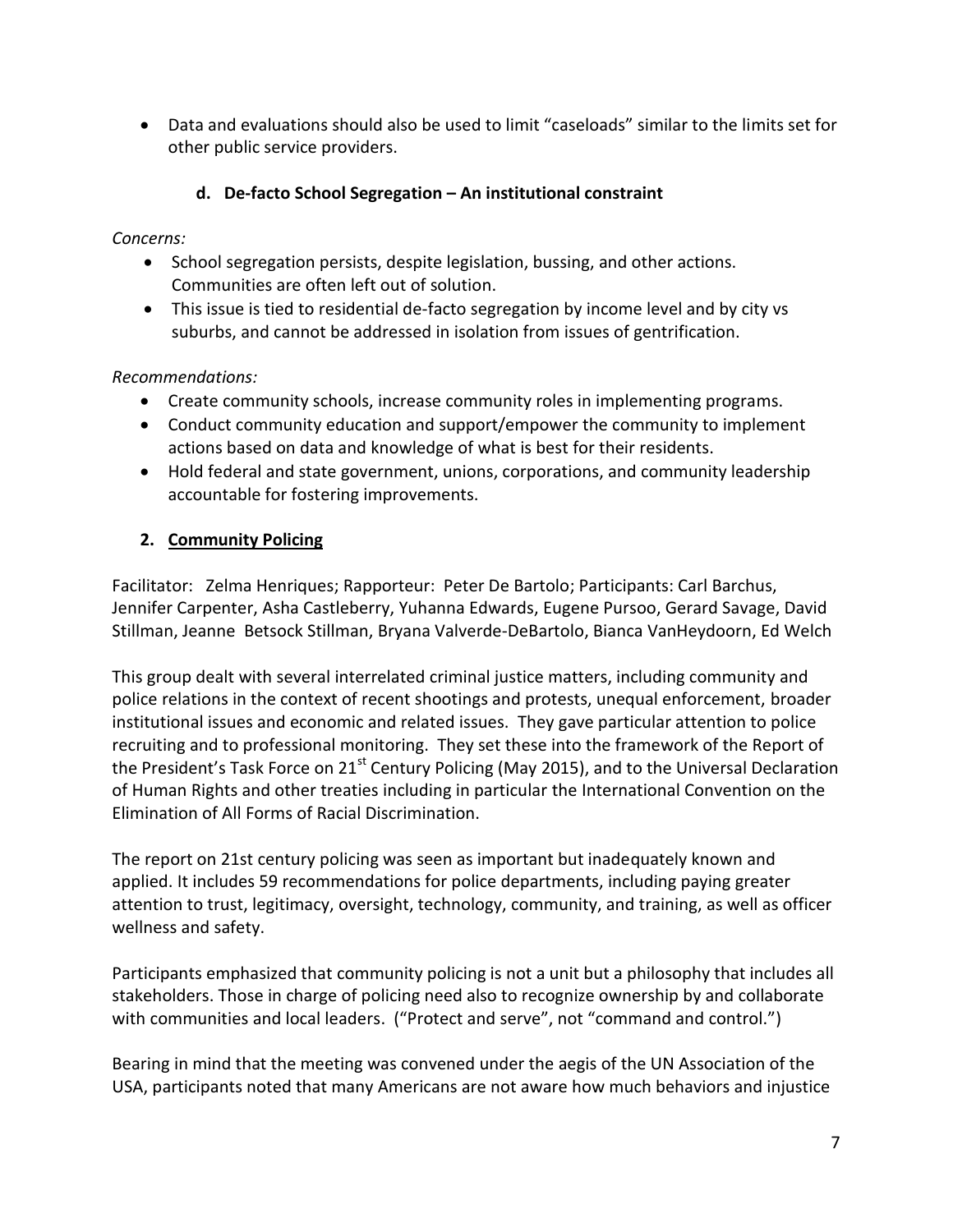in this country impact people and governments in the rest of the world. Human rights issues in the USA are actually global issues and criminal justice injustices are actually some of the most important human rights issues in the USA.

# **a. Community and police relations**

## *Concerns:*

- Problems often arise in how communities view police and how police view communities. Trust is lacking.
- Police often may see their role as "warriors", and not recognize the need for the roles of "guardians," "protectors" and "facilitators."
- Perceptional misalignments lead to problems of expectations and management.

# *Recommendations:*

- Police need to recognize the need to collaborate with communities, understand the local population/public, embed community values in policing and work with communities to co-produce public safety.
- Police officers and departments need to be more representative of the communities they serve.
- Recognize that US criminal justice issues are human rights issues, acknowledge that problems exist, and inform and involve the public in steps to overcome the systemic nature of the issues
- Provide opportunities for police interacting with community in positive ways.
- Invite to the table people/communities impacted by the police bring everyone into the conversation. Those who are most impacted by policing need to be a bigger part of the conversations for reform.
- The guidance and obligations under the Report on  $21<sup>st</sup>$  Century Policing, the Universal Declaration of Human Rights, and other related treaties should be made known broadly and applied and implemented at the local level.

# **b. Institutional issues**

## *Concerns:*

- Many people in the USA seem to have become callous and numb to incidents of racial discrimination, and fail to see the validity of the rising wave of protests. Thus for example the phrase "Black lives matter" is seen to be in conflict with "Police lives matter" and "All lives matter."
- It was emphasized that all forms of discrimination are attempts to dehumanize people. The United States is no stranger to such activities, dating back to slavery of Africans and genocide/containment of Native Americans.
- Generations of immigrants have felt discrimination in one form or another, but that against African-Americans has been a constant.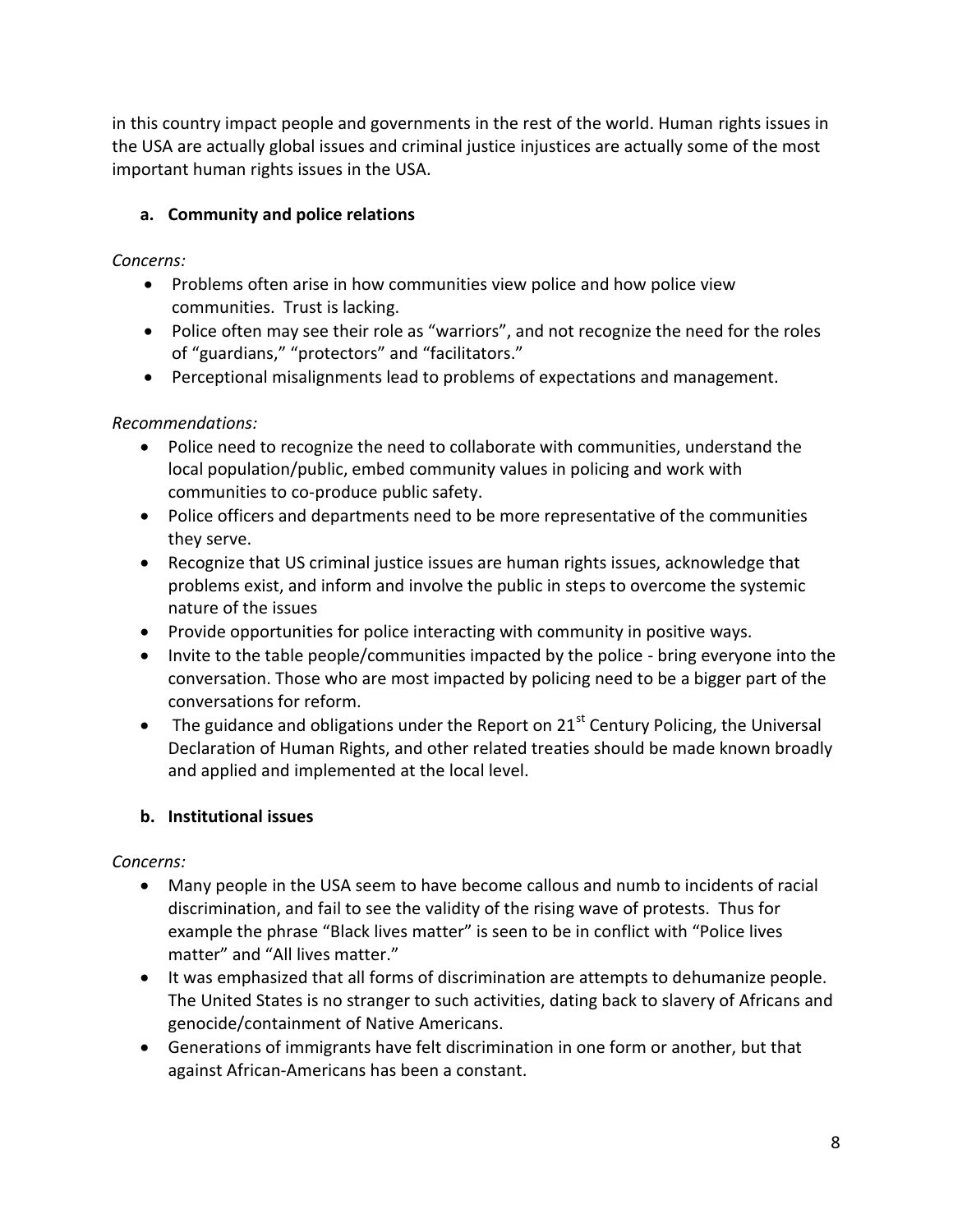*Recommendations:*

- Need for a cultural/institutional shift.
- Progress in the other categories under discussion could be helpful in achieving this.

# **c. Unequal enforcement**

*Concerns:*

- The breadth and pervasiveness of implicit bias in police departments and beyond in the judicial system.
- The need to review and consider changing leadership in police departments so as to foster essential reforms.
- Situations are often socially constructed by politicians and the media. Thus "A 17-yearold boy lying dead in the street isn't seen as a 'boy' who deserves dignity, because he is brown. Instead, he could be a 'criminal' and a 'threat'."
- "The spirit of the law seems to change based on GPS coordinates" said a participant, meaning that neighborhoods of residence are often predictors of police attitudes and actions.

# *Recommendations:*

- Recognition of unequal application of law is the first step, but new rules of engagement and updated guidelines need to be set down throughout the criminal justice system. The Report of the President's Task Force on  $21<sup>st</sup>$  Century Policing is very relevant here.
- Conversations on reform need to include changing the way that chiefs and commissioners operate at the departmental level, and focus especially on departments involved in systematic injustices/human rights violations.
- Appoint/empower special judicial commissions to evaluate the constitutionality of current policies and practices, and mandate changes, as necessary.

# **d. Economics and related issues**

*Concerns:*

- Participants said in heavily-policed communities young people often have to choose between 'hunted' (criminal) or 'hunter' (join the police force). This can have far-reaching implications for the individual and the community. It reflects the lack of other opportunities and options.
- Economic injustices translate into racial injustices. Without long-term economic development structural problems persist, including a lack of opportunities and support for youth in urban communities.
- Many urban communities are destroying themselves with crime, because they have been set up to fail for generations.

# *Recommendations:*

Long-term solutions must include economic opportunities and support for youth.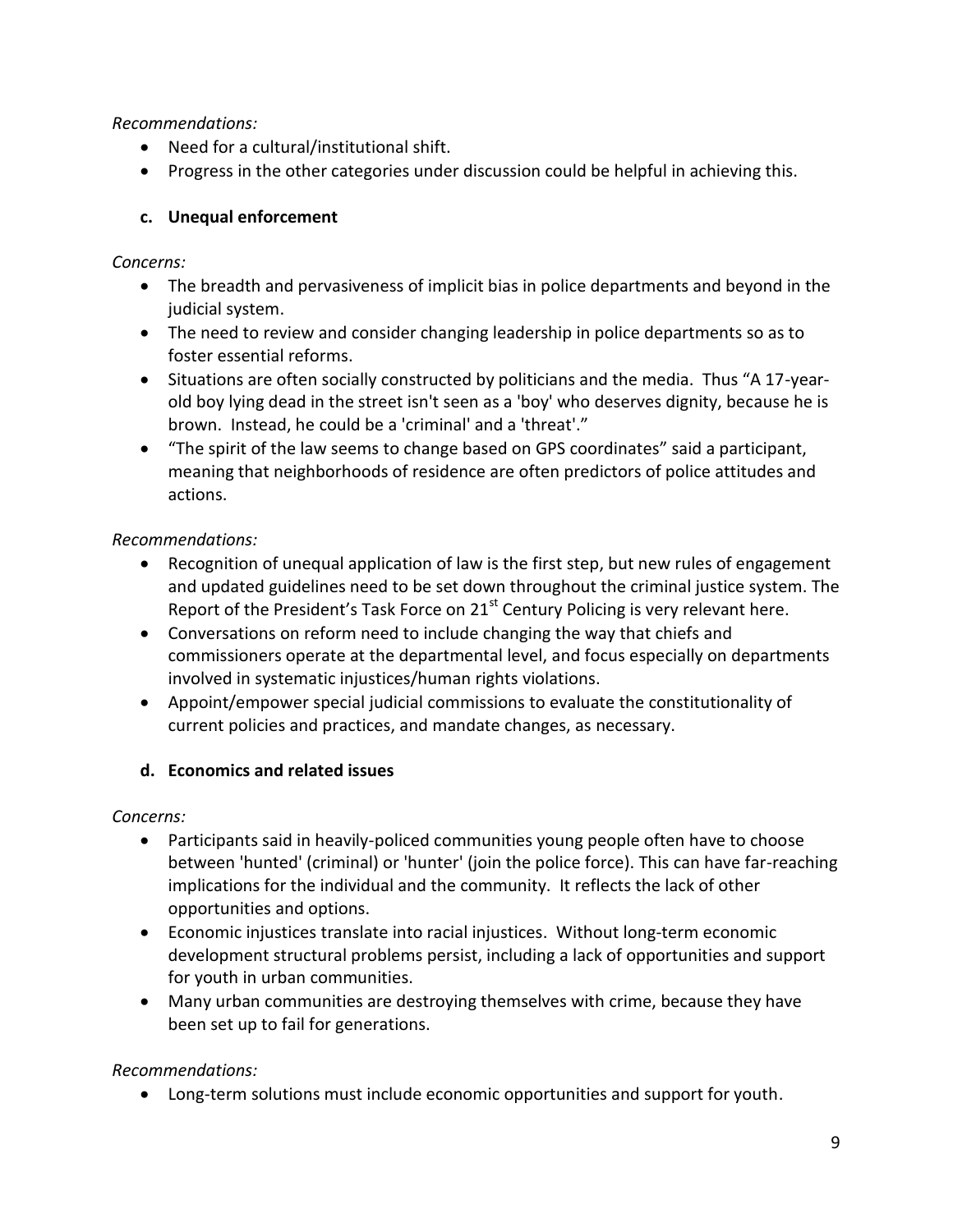More education and economic development are needed to address the underlying causes of crime. The problem often is not so much crime itself, as crime is often the symptom of deeper socio-economic issues.

### **e. Police recruiting**

### *Concerns*

- Shortcomings in how police officers are recruited, the criteria/ standards/ testing used, who is recruited, and the motivations of those who join.
- Selection of officers based on skills and technical criteria is insufficient if character and understanding of communities and social issues are not also emphasized.

### *Recommendations:*

- Review and update police testing criteria. Not only implement more regular screenings for police officers in order to identify psychological disorders, but also evaluate whether officers have good understandings of social dynamics, interpersonal skills, and community issues.
- Promote continuing education for police, and re-certification, as for teachers, and emphasize their being well-informed about the social systems and communities in which they operate.

# **f. Professional monitoring**

## *Concerns:*

- Many of the people running police departments will still be the same for the next 10 or more years, thus change may be incremental at best.
- Election or appointment of top police officials means policing is political matter.
- The mentality governing the application of law enforcement hasn't changed much over the years, even as the rest of society has evolved considerably.

## *Recommendations:*

- Society must undergo a paradigm shift in the way it thinks about crime and policing. This is not too broad to be realistic. The news coverage of police shootings and coverage of the murder of police have brought sharpened attention to issues of how police officers do their jobs, and what can make this better.
- Implement more automatic accountability mechanisms -- body cameras, dashboard cameras, and ready release of such information to the public.
- Explore further the role of judges and courts and how they can be a corrective force to right the wrongs of law enforcement officers when these occur.
- Ensure responsible authorities review policing guidelines and policies within the context of equal protection under the law.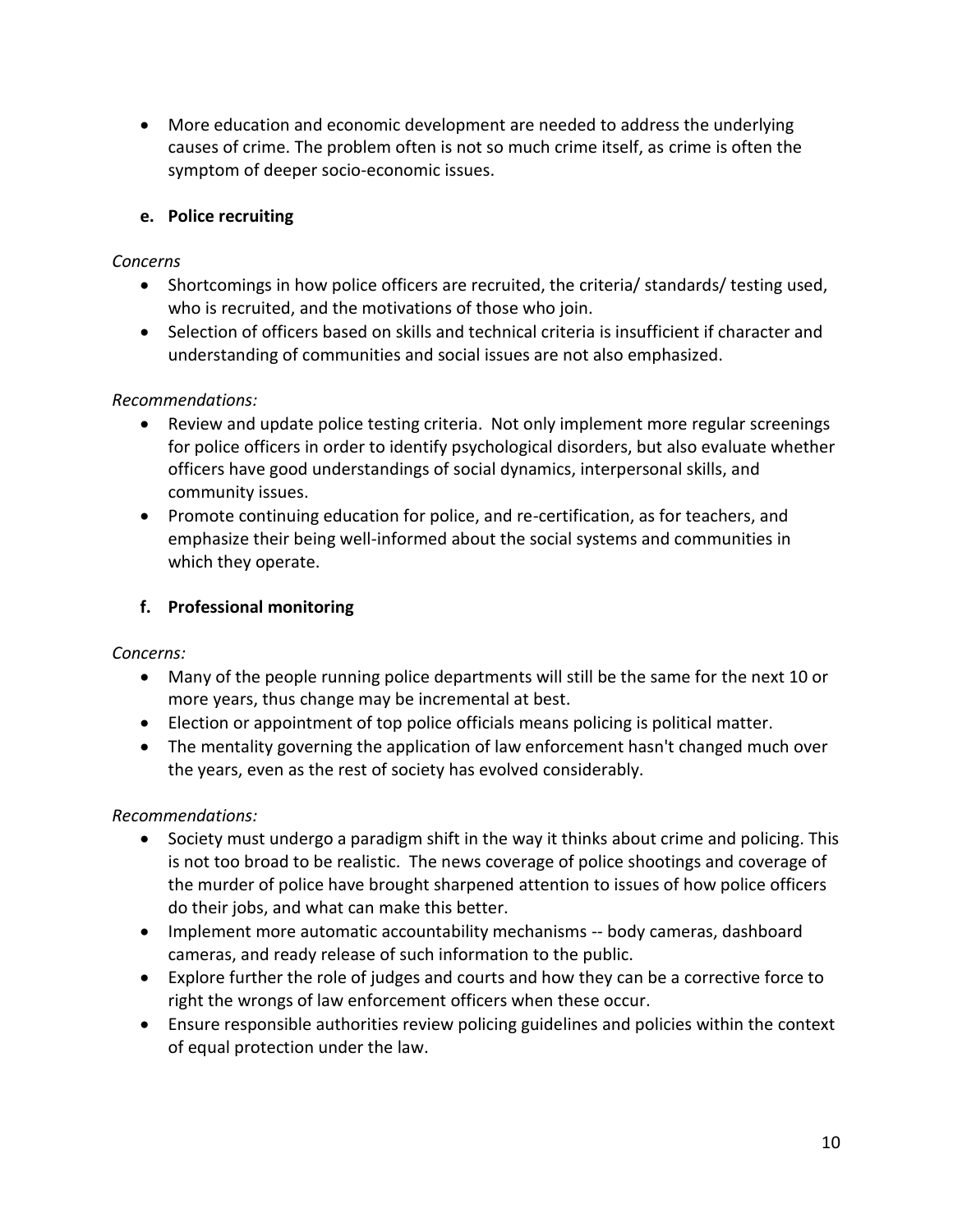- Dismiss police officers who have proven themselves as unfit, make performance standards widely known and applied within the departments, and do so in a manner that brings collaboration, not hostility from police unions.
- Undertake complete and comprehensive reviews of those in charge of police departments, to evaluate what institutional cultures and values are being imparted to younger officers.
- Regularly review officer wellness. Give attention to the long-term psychological wellbeing and mental health of police officers, so they continue to be part of solutions, not part of problems.
- Take special care when working with and assessing military veterans who now serve as police officers. All officers need to understand that civilian policing is very different from warfare.
- Establish independent special prosecutors in cases of police officers involved in crimes against the public.
- Always be sure that professional monitoring is grounded in the limits of the rule of law and human rights.

# **3. Housing in Relation to Aging out of Foster Care and Human Trafficking**

Facilitator: Soffijah Elijah; Rapporteur: James Anthony Wolff; Participants: Marcia Brewster, Troy DeCohen, Donna Drayton, Ruth Hassell-Thompson, Steven McCain, Juanita Bing-Newton, Desiree Brown, Danielle Sennett, Peg Shannon, Brenda L. Smith, Margarette Tropnas

Housing and related support are important to preventing entry or re-entry into the criminal justice system for several categories of people who come in contact with police, social workers and the courts. Discussion group participants gave attention to the need for lodging, stability and re-integration, whether for released prisoners, domestic abuse survivors, foster care "graduates" or trafficked persons. They addressed knowledge of and access to services, treatment by the judicial system, access to public housing and requirements for rental subsidies.

The participants saw racism, sexism and implicit bias as basic features to the discussion. This naturally pertains to the human rights context of the International Convention on the Elimination of All Forms of Racial Discrimination (ICERD). They saw advocacy and interagency and community cooperation as needed for achieving individual and societal justice.

The group focused on two categories of people deserving particular emphasis, and which have strong potential for interlinkage, namely youth aging out of foster care and victims of trafficking. Members of those categories tend to start out as children at risk who become vulnerable young adults.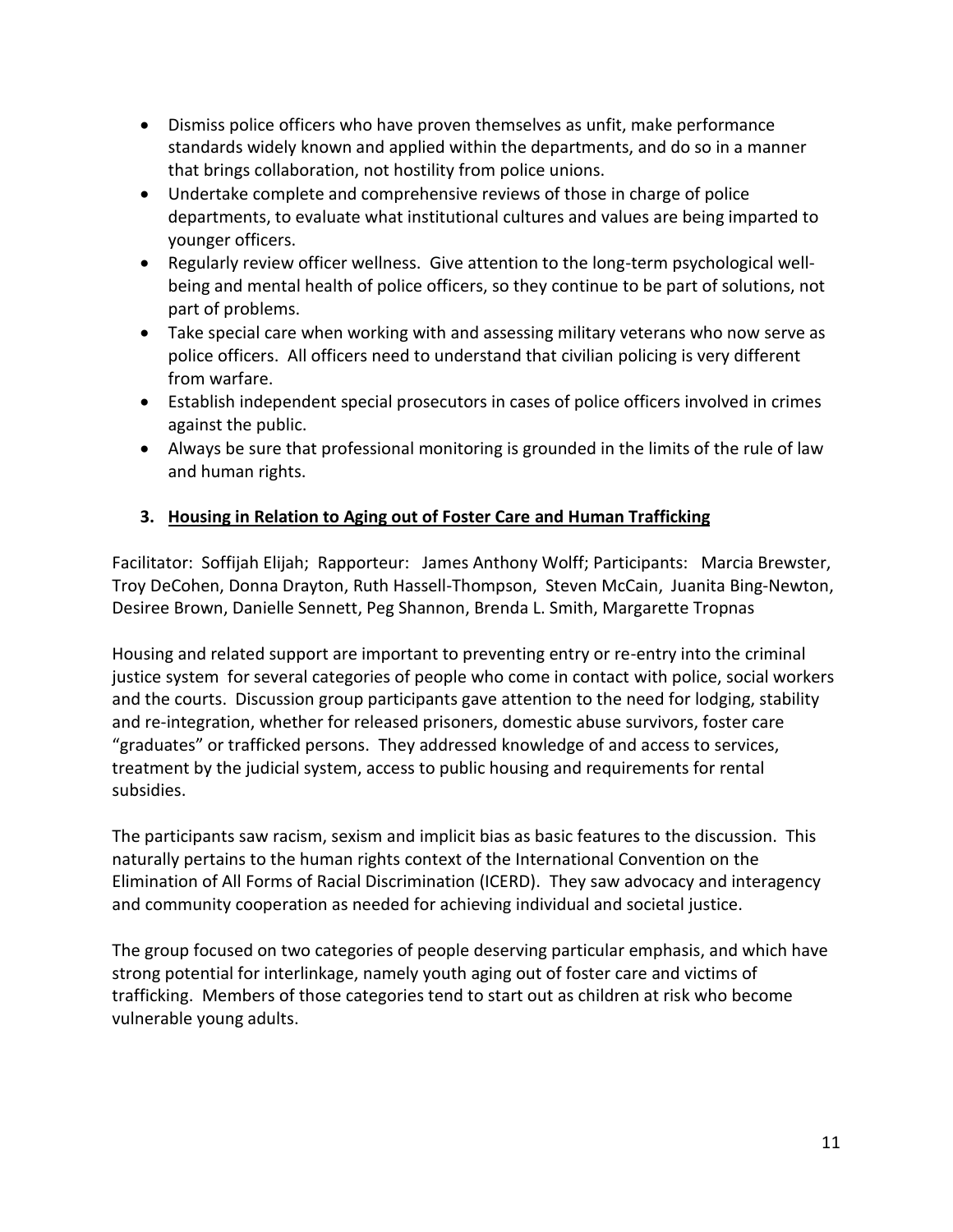The group greatly benefited from the participation of Ruth Hassell-Thompson, who offered perspectives from her long experience in the New York State Senate and now her work on housing and community affairs for Governor Cuomo.

# **a. Aging out of Foster Care**

Aging out of foster care at age 18 presents many problems for both youth and society. In particular, these young adults become a significant part of the pipeline into the criminal justice system, especially if they are unemployed. In addition, people who take in foster children may not adequately teach them roles and responsibilities. When this happens children enter adulthood unprepared for adult life.

Research results collected by the Center for Family Representation provide useful data.<sup>7</sup> For example, there are currently more than 400,000 children living in the foster care system in the United States, including nearly 13,000 in New York City. More than 24,000 children age out of the foster care system annually, including more than 1,200 in New York City. African-Americans represent 29% of the children in foster care**,** but only 14% of the U.S. child population. Children who spend time in foster care are later in life more likely to experience teen pregnancy, homelessness, incarceration, mental health issues, and less likely to complete their education or find employment. Male former foster youth are more than four times more likely to be arrested than the general population, and females are 10 times more likely. In New York State, it costs an average of \$29,000 per year to keep one child in the foster care system. However for every \$6 spent on children in foster care, just \$1 is available to fund services for families that will prevent foster care placements.

## *Concerns:*

- Meeting participants expressed great concern for children at risk beyond foster care, saying "Young people get an exit package from the system, but where will they live? "
- Minority children are a disproportionate proportion of those in foster care. Discussants explored some of the pre-supposing elements that make that a fact.
- Children in shelters and in foster care are greatly challenged, and development of natural family relationships is difficult.
- Children may well be traumatized by removal, foster care and the likelihood of being shunted from one foster home to another.
- These at-risk individuals often are not informed and supported with respect to their rights, or transitioning from foster care. Many do not understand the basic agencies or their purposes.
- NY Family Court Act 1028, concerning removal of children from their home or legal guardian, gives considerable discretion to the Administration for Children's Services (ACS) and Family Court. This can be quite problematic.
- There may be reasons for child removal, but parents losing custody of their children and losing parental rights destroy the whole family network.

 $\overline{a}$ 7 <https://www.cfrny.org/news-blog/foster-care-facts/>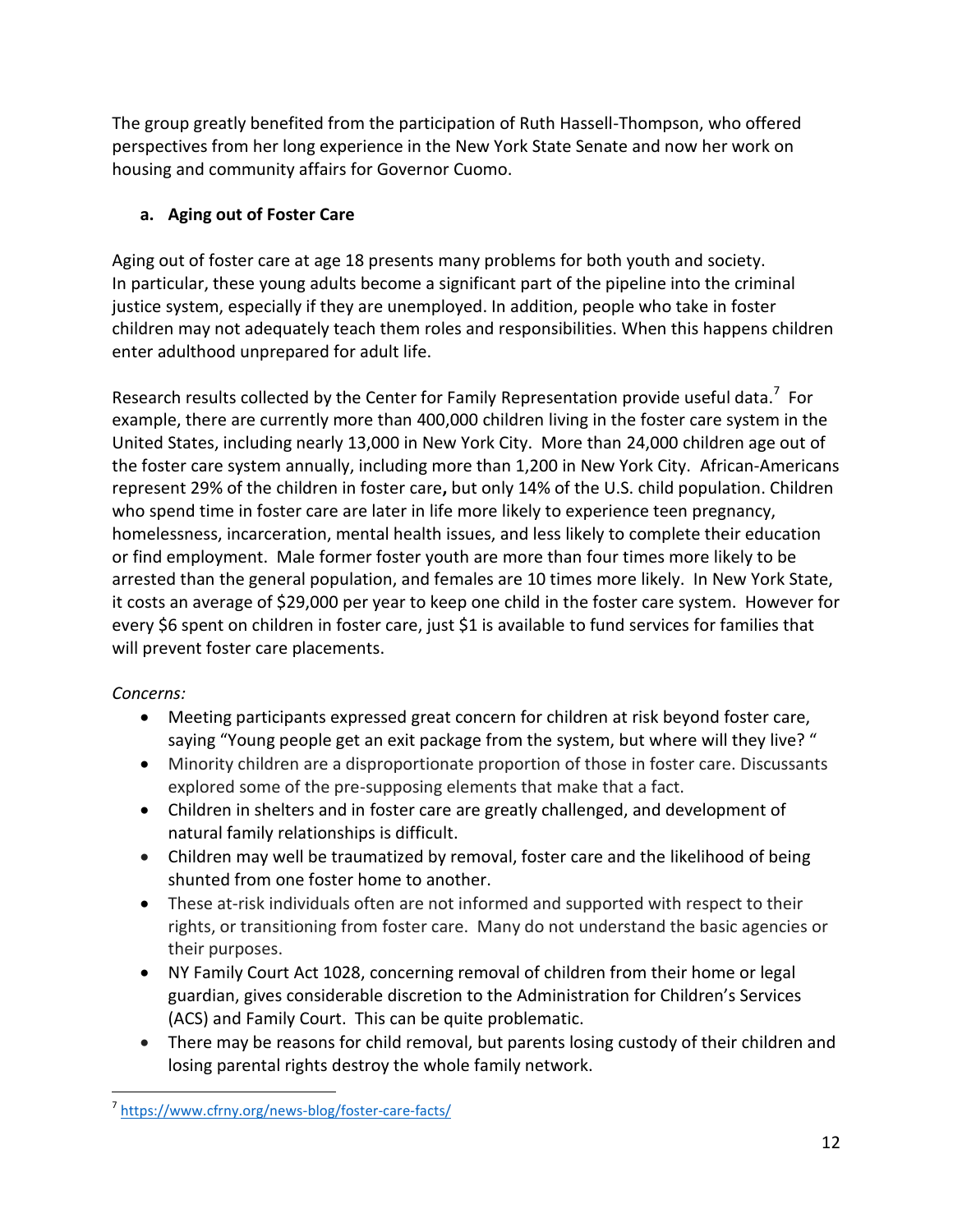- High case-loads among social workers mean stress and insufficient focus for them, and shortage of attention and support for those who need it.
- The ACS lacks enough resources for its work, including budgets, in-service training and preparation for post-foster care transitions.
- The nuanced distinctions among foster parent and secondary parental and grandparent issues need more attention.
- Is it better to bring a child to foster care as opposed to a secondary parental figure? This goes back to matters of policy and reform and the issues of due process.
- The courts have an important role, but there is need for review and revision of the policy and procedural materials that are to guide them.
- The post-foster care "let go" period correlates with future issues, which often do not work out well. Preventing young adult problems, rather than seeking to cure them, is more cost-effective in the long run, and more in keeping with justice and human rights.

### *Recommendations:*

- Legislative initiatives are needed to slow down the pipeline to criminal behavior and the justice system. Research has shown the need for this. An important feature in crime prevention pertains to housing.
- Discussants welcomed that NY State Government is looking at how to provide housing for those who age out of foster care. The steps include holding roundtables with different populations including community members from around the state to seek their advice on programs and legislation.
- Advocacy is important, on behalf of youth coming out of foster care and to help toward progressive legislation and action.
- More attention is needed to the latitude for judgment by social workers, their training and retraining, and the breadth and scope of functions of the Administration for Child Services (ACS).
- More attention is needed to possibilities of intervention services as opposed to removal, and the related intake and triage discussions.
- Transitional advisory services are needed for each child before they age out. This should start earlier, and continue to perhaps age 22 or 26. They should not just be dropped at age 18. This will require significant legislative action. (Many insurance companies provide child dependency coverage up to age 26, and research provides solid arguments on the subject.)
- In the area of foster care trauma and multi-foster care situations, a program is needed that specially identifies and flags problem issues.
- Support should be given for grandparents who raise children, such as is now being done in a new program in Queens.
- Inter-agency activities are emerging and deserve support. This includes those who work with the mentally ill, healthcare industry, and educators, as all are impacted. Policies and budgets need to reflect all the services.
- Arrangements for stabilized housing programs need emphasis, and help with rent support for young adults.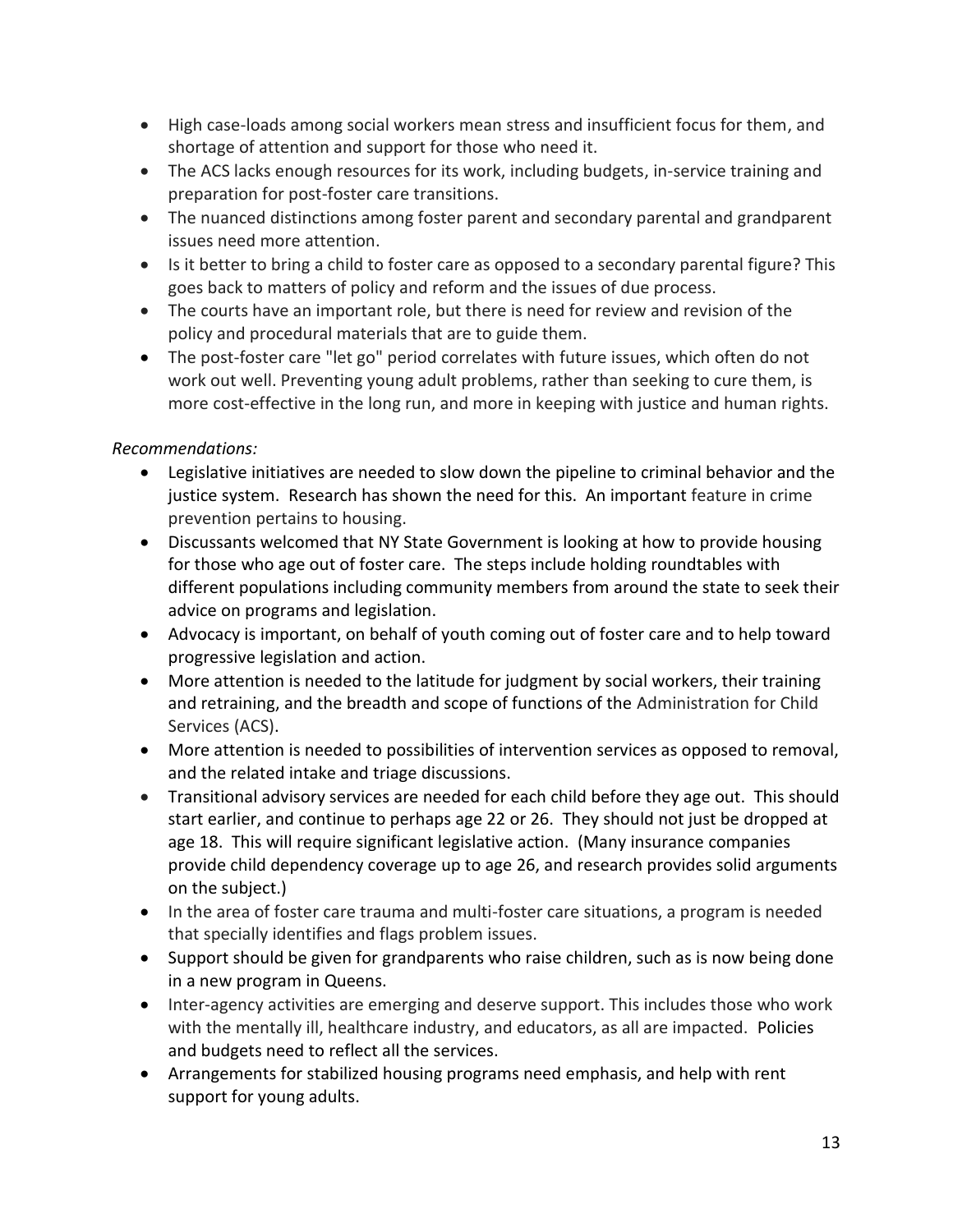- Kinship foster parents should get higher stipends than at present, because they provide familial stability.
- More partners should come to the table for housing with work-force training. Follow the experiences of a pilot transitional housing complex in White Plains, NY, with living quarters and a first floor work force training institute.
- Family Court judges and related professionals need to be involved, obtain refreshers and updating, and contribute ideas for advancement in this field.

# **b. Human Trafficking**

Human trafficking relates not only to other countries but throughout the USA. New York State has fourth largest number of trafficking victims in the country. Children who age out of foster care are a prime source for human trafficking. They are vulnerable to recruitment or to falling in with predators, while seeking ways to secure housing and support themselves.

According to the US Department of Justice, about 40 percent of confirmed sex trafficking victims are African-American, and 24 percent Hispanic. $^8$  The UN adopted in 2000 the "Protocol to Prevent, Suppress and Punish Trafficking in Persons, Especially Women and Children, Supplementing the United Nations Convention against Transnational Organized Crime."<sup>9</sup> The USA is not a signatory but the document provides useful guidance.

Human trafficking may be sex trafficking or labor trafficking, and in New York State it is mostly the former. According to general information on the website of the NY State Office of Children and Family Services, 80 percent of identified victims are female; over 50 percent are children; the average age of initial victimization is 13 years old; and it is estimated that nationally 100,000 to 300,000 U.S. citizen children are currently involved in sex trafficking. Further: "Although all children are vulnerable, previously identified cases suggest that the following populations are at a higher risk of being trafficked: Runaway and homeless youth; Children within the foster care system; Children with histories of abuse; Children with histories of substance abuse; Children with disabilities; Youth in the juvenile justice system; LGBTQ youth; Refugees, immigrants, and non-English-speaking persons."<sup>10</sup>

The New York State Safe Harbour for Exploited Children Act (2008), was a pivotal moment in protecting and securing services for sexually exploited youth (initially age 15 and under, now also 16 and 17). Prior to the Act's passage, sexually exploited youth involved in illegal activities did not receive the protection of the Family Court and were instead prosecuted criminally. Furthermore, once incarcerated, sexually exploited youth had no access to services that could address their specific social and emotional needs, and thus often they would return to a life on the streets once released. The passage of the Act guaranteed that sexually

 $\overline{a}$ 

<sup>8</sup> <http://www.bjs.gov/content/pub/pdf/cshti0810.pdf>

<sup>&</sup>lt;sup>9</sup> [http://www.unicef.org/protection/convention\\_20traff\\_eng.pdf](http://www.unicef.org/protection/convention_20traff_eng.pdf)

<sup>10</sup> <http://ocfs.ny.gov/main/humantraffic/>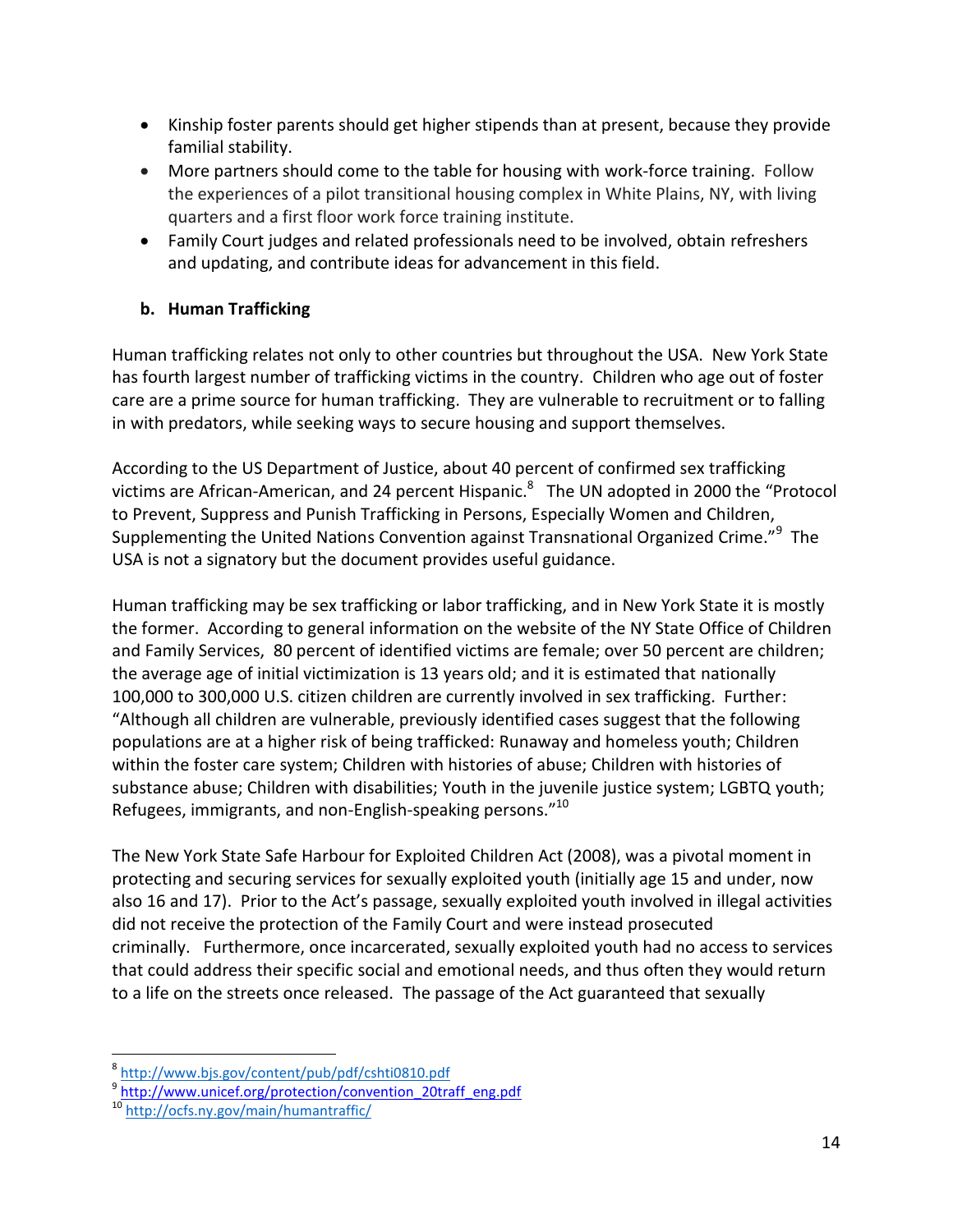exploited youth would be treated as child victims and be offered services (including temporary and long-term housing) that could pave the way for better outcomes. $^{11}$ 

As of September 2013 NY State established the Human Trafficking Intervention Initiative, aimed, with certain conditions, to be available to provide mandated services to trafficking victims--covering close to 95 percent of those charged with prostitution and trafficking-related offenses in the State.<sup>12</sup>

## *Concerns:*

- The slow pace of enlightened treatment of sex trafficked persons, including establishment of the age of protection at only 15 years and recent extension of that to those only under 18 years.
- The slow pace of adoption of proposals which would expand upon the Safe Harbour Act in the counties containing the State's main urban areas (Buffalo, Rochester, Syracuse and Yonkers).
- The continuation in many quarters of the short-sighted idea that trafficking victims are not victims, but criminals, addicts, delinquents, incorrigible and profit-driven.
- Inadequate attention to race and minorities in the general coverage and in the statistics on human trafficking in NY and the USA.
- Problems in how the court system deals with victims of trafficking. As court systems are currently set up they still tend to consider victims as criminal defendants. Victimizers, pimps and clients are given less attention.
- Housing and the various types of services appropriate to the situation remain underbudgeted and inadequate.

## *Recommendations:*

- Greater identification and education regarding the domestic trafficking issues.
- Raise the age of criminal responsibility.
- Greater awareness of and linkage to questions of aging out of foster care, including the importance of transitional time to help reduce the risk of being trafficked.
- Analyze and compare current state laws, providing recommendations for reform.
- More attention to better ways of dealing with children in the criminal justice system.
- Greater funding, and buy-in from politicians.
- Recognize the importance of advocacy and what roles civic groups can play.

## **E. BROAD RECOMMENDATIONS**

 Emphasize the importance of human rights as a factor in relation to the criminal justice system and entry or re-entry into that.

 $\overline{a}$  $11$  Ibid.

<sup>&</sup>lt;sup>12</sup> <http://www.courtinnovation.org/research/announcement-new-yorks-human-trafficking-intervention-initiative>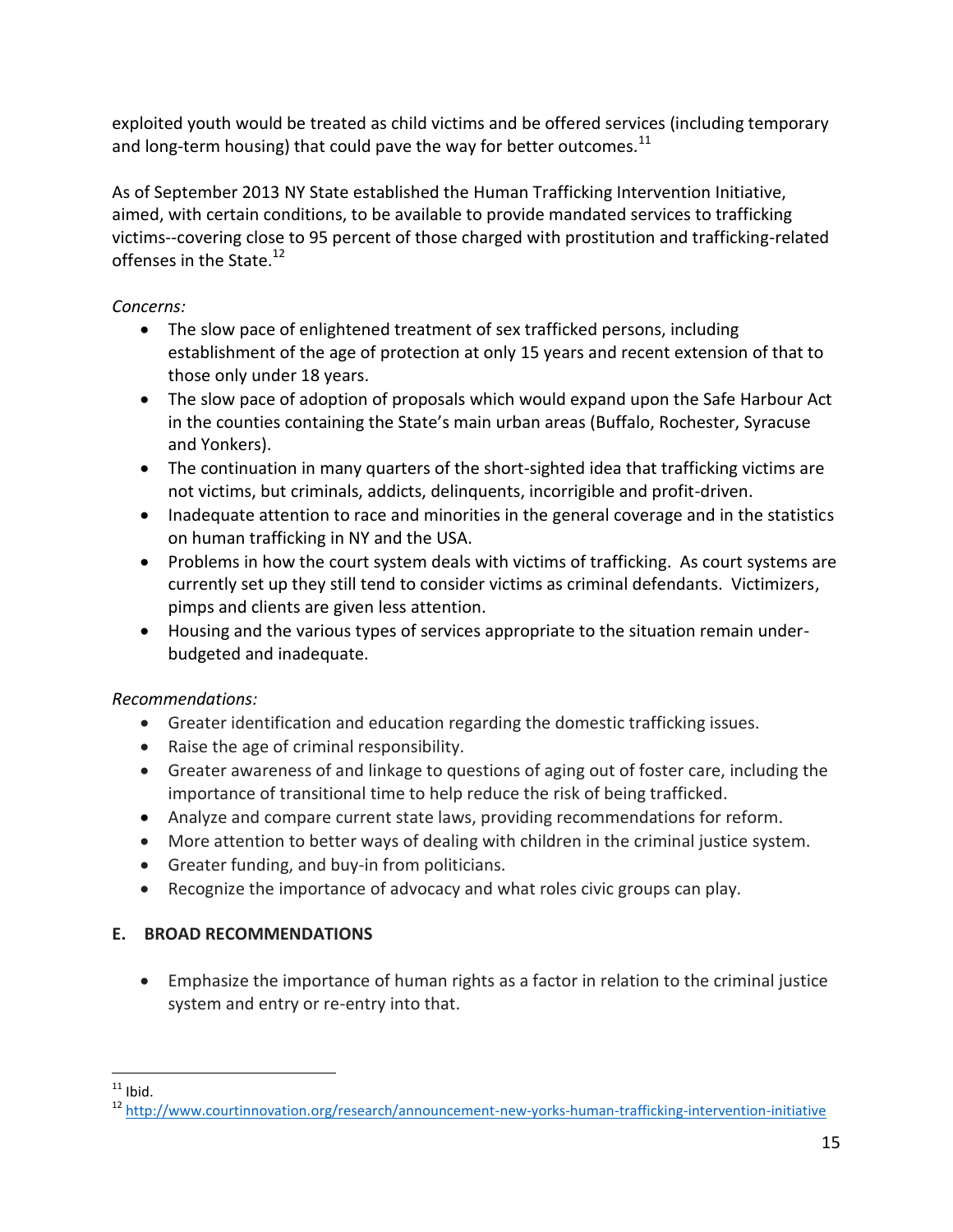- Promote and strengthen wrap-around services and additional support networks, including non-profit and religious institutions, and bring more partners to the table with respect to housing reform.
- Encourage alliances of families for community support, justice potential and workforce development.
- Increase flexibility and redeployment of social workers so they can focus on certain families from the beginning of relations.
- Promote case-cap reform for social workers and help redefine the role of such workers for a long term focus.
- Create partner/buddy jobs that the State pays for to help people navigate the system.
- Take the information we already know something about, learn more about it and articulate ways to reach just conclusions.
- Press for and engage in better collection of information, disaggregation of data, and sharing of findings.
- Examine the characteristics and traits that make for an effective judge, participate in judicial in-service training, with special attention to matters of implicit bias.
- Look at justice differently so as to bring about peace, and start with the court system and the police. While the trust factor is lacking and needs to be rebuilt, also bear in mind that many law enforcement personnel really want to do a good job. Their initial training and in-service training are very important to shaping their performance.
- The conversation about justice has to go beyond what the law says and question who is affected, what are the underlying causes for marginalization, and how to bring different perspectives together.
- Color and ethnicity must be in the conversation.
- Seek to reform and strengthen policy at the county and state legislature levels. Target teachers, lawyers and legislators.
- Promote awareness of and actions in keeping with the relevant international human rights instruments, and the work conducted by the UN and its representatives on matters of human rights in relation to the USA.
- Promote awareness of and actions in keeping with relevant portions of the report of the President's Task Force on 21st century policing.
- Further advance social justice through identifying and engaging people for roundtables on community support needs and actions.
- Contribute to framing an Omnibus bill for the attention of the Governor, including in his State of the State message. Part of the question is how to budget and obtain approvals for the desired programs.
- Build partnerships with UNA-USA and others at the recent meeting, including for collaboration on advocacy and legislative campaigns, and for pilot projects at nearby local sites where several organizations can work together.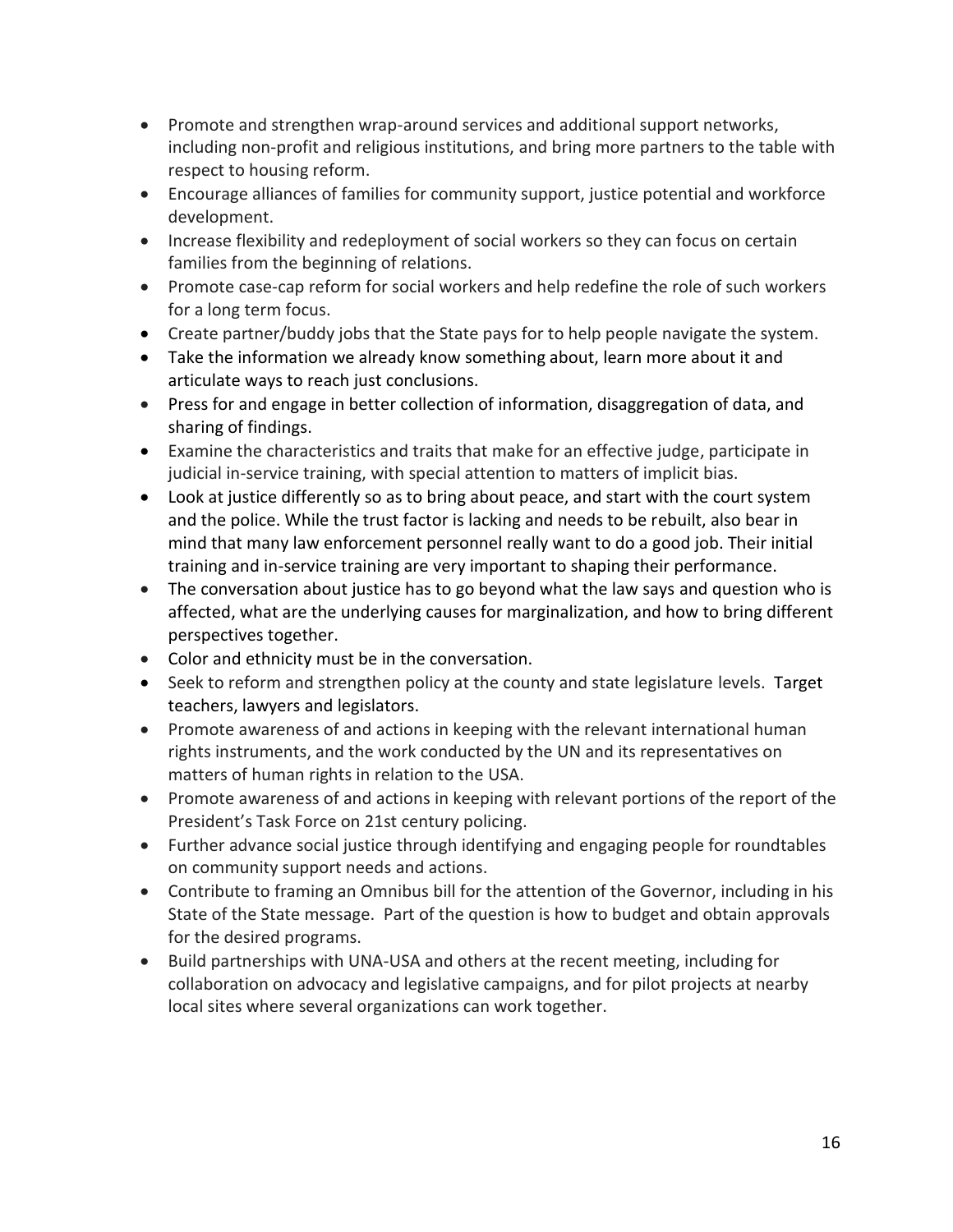### **ANNEX 1 – Participants**

**Lynda Bagley**, President, Alpha Kappa Alpha, Inc., Zeta Nu Omega Chapter; National Board Member, National Council of Negro Women

**Carl Barchus**, Director of Public Safety, Times Square Alliance

**Juanita Bing-Newton**, Dean, New York Judicial Institute, Pace University

**Marcia M. Brewster**, President, UNA Westchester Chapter; Board member, UNA Southern NYS Division; Senior Consultant at Nautilus International Development Consulting, Inc.

**Desiree Brown**, Student, Oregon State University

**Jennifer Carpenter**, Sergeant, Mount Vernon, New York Police Department

**Asha Castleberry**, Adjunct Professor- Political Science, Fordham University; Adjunct Fellow, The American Security Project; Captain, U.S. Army Reserve

**Peter DeBartolo**, Director of Administration, Levermore Global Scholars, Adelphi University; UN Representative, Adelphi University; Board Member, UNA Southern NYS Division

**Rev. Troy DeCohen**, Senior Pastor, Vernon Heights Congregational Church, Mt. Vernon; Chief Officer for Community Relations and Family Services at HELPUSA Inc.

**Mary Seward Downes**, Learning Specialist, Bedford Central School District; Board Member, UNA Westchester Chapter; Fundraising Chair, Alpha Kappa Alpha Sorority, Inc., Chi Omega Chapter

**Donna Drayton**, Former Executive Assistant, Senator Ruth Hassell-Thompson

**Soffiyah Elijah, Esq**., Independent Consultant human rights and justice; past- Executive Director, Correctional Association of New York

**J. Yuhanna Edwards**, Councilman, City of Mount Vernon; Board Member, UNA Westchester Chapter

**Rev. Que English**, Senior Pastor, Bronx Christian Fellowship **Barbara Felton**, Member, UNA Queens Chapter

**George A. Garland, DBA,** President, UNA Southern NYS Division; formerly Executive Director, Membership, UNA-USA

**Gail Gray, Esq.,** Private practice; formerly Professor, CUNY School of Law, Long Island City **Ruth Hassell-Thompson, DHL,** Special Advisor to Governor Cuomo for Policy and Community Affairs at Homes and Community Relations; formerly NY State Senator, District 36 and Chair, Crime Victims, Crime and Corrections Committee

**Prof. Zelma Henriques**, Professor, John Jay College of Justice, CUNY; Board members, Osborne Association

**Lisa Hofflich**, Community Liaison for NYS Assembly members Amy Paulin and Sandy Galef; President, Westchester NOW

**Steven McCain,** Summer intern, office of Special Advisor Hassell-Thompson; Senior, Hunter College

**Amb. Eugene Pursoo**, Director of the Office of International Education at Medgar Evers College, **CUNY** 

**Divine Pryor,** Executive Director, NULeadership on Urban Solutions

**Gerard Savage, Esq**., formerly Deputy Chief of Staff and Committee Counsel, New York Senate **Danielle Sennett,** Esq., Senior Director of Policy, Danielle Rothenberg Center for Public Policy, The Fortune Society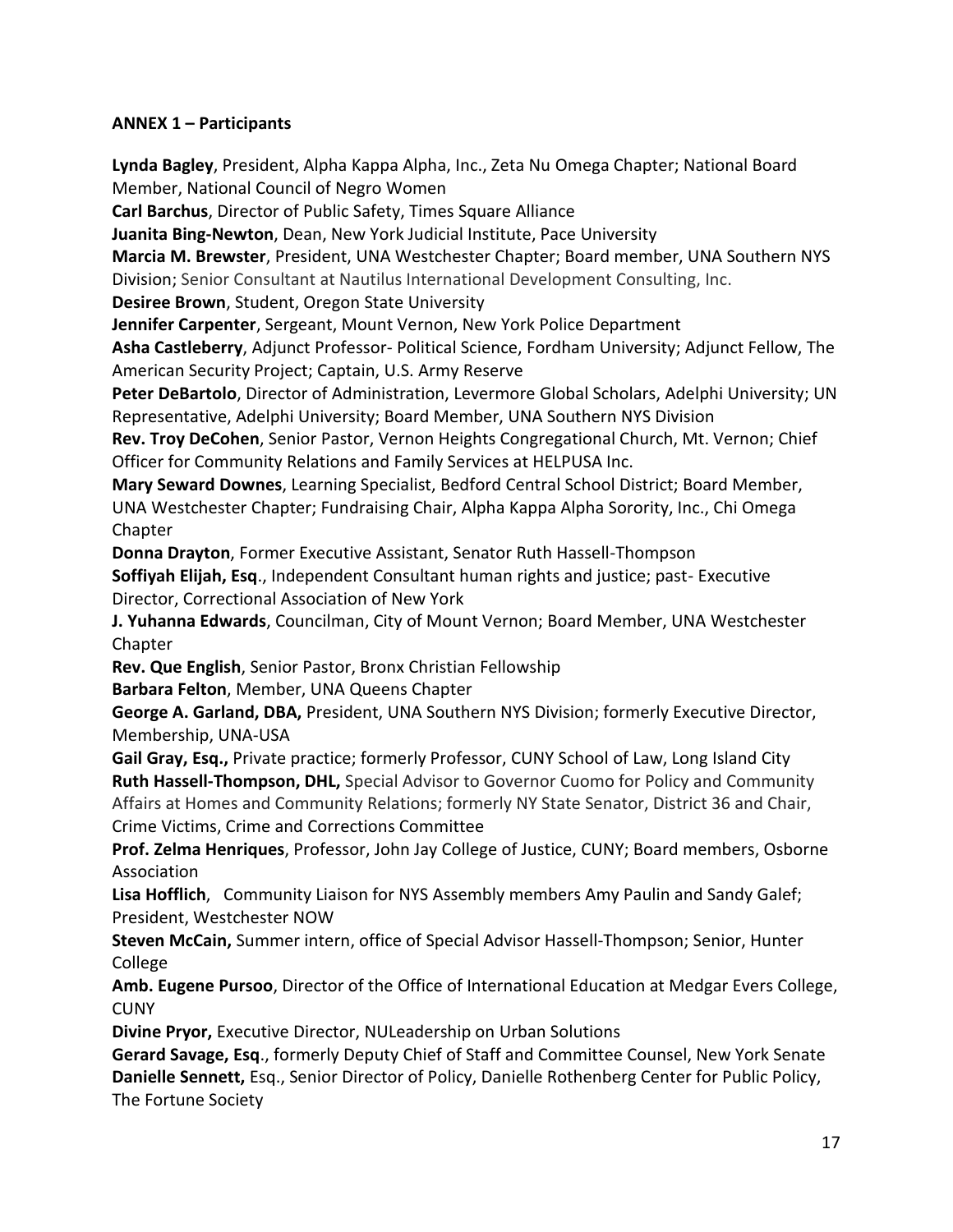**Margaret M. (Peg) Shannon,** Nurse Educator and Administrator; VP, Advocacy, UNA Southern NYS Division

**Brenda L. Smith**, **EdD**, UN Representative, World Federation of Methodist and Uniting Church Women; Board Member, UNA Westchester Chapter

**David Stillman**, **PhD**, Executive Director, Public-Private Alliance Foundation; Board Member, UNA Southern NYS Division

**Jeanne Betsock Stillman**, VP Chapter Development and Past President, UNA Southern NYS Division; President, Strategies for Development, Inc.

**Margarette Tropnas**, Program Director, Domestic Violence Shelter, Program Director at Urban Resource Institute President, UNA Brooklyn Chapter

**Bryana Valverde-DeBartolo**, writer; graduate student Hofstra College

**Bianca VanHeydoorn**. Program Analyst, Vera Institute of Justice

**Edward J. Welch**, Professor, John Jay College, CUNY; President and CEO, Risk360

**Heidi West**, International Program Director specializing in Migration, Health and Human Rights, and Peacebuilding, CMMB, Global Environmental Health LAB

**Corinne Whitaker**, **PhD**, Independent Consultant and Technical Adviser, Gender

**Troy Wolfe**, Director, Education Programs, UNA-USA

**James Anthony Wolff**, **JD**, co-Founder, Deep Space Industries, Board Member, UNA Southern NY State Division

**Anna Wolonciej, JD,** Associate at Aaronson Rappaport Feinstein & Deutsch, LLP; Member, UNANYC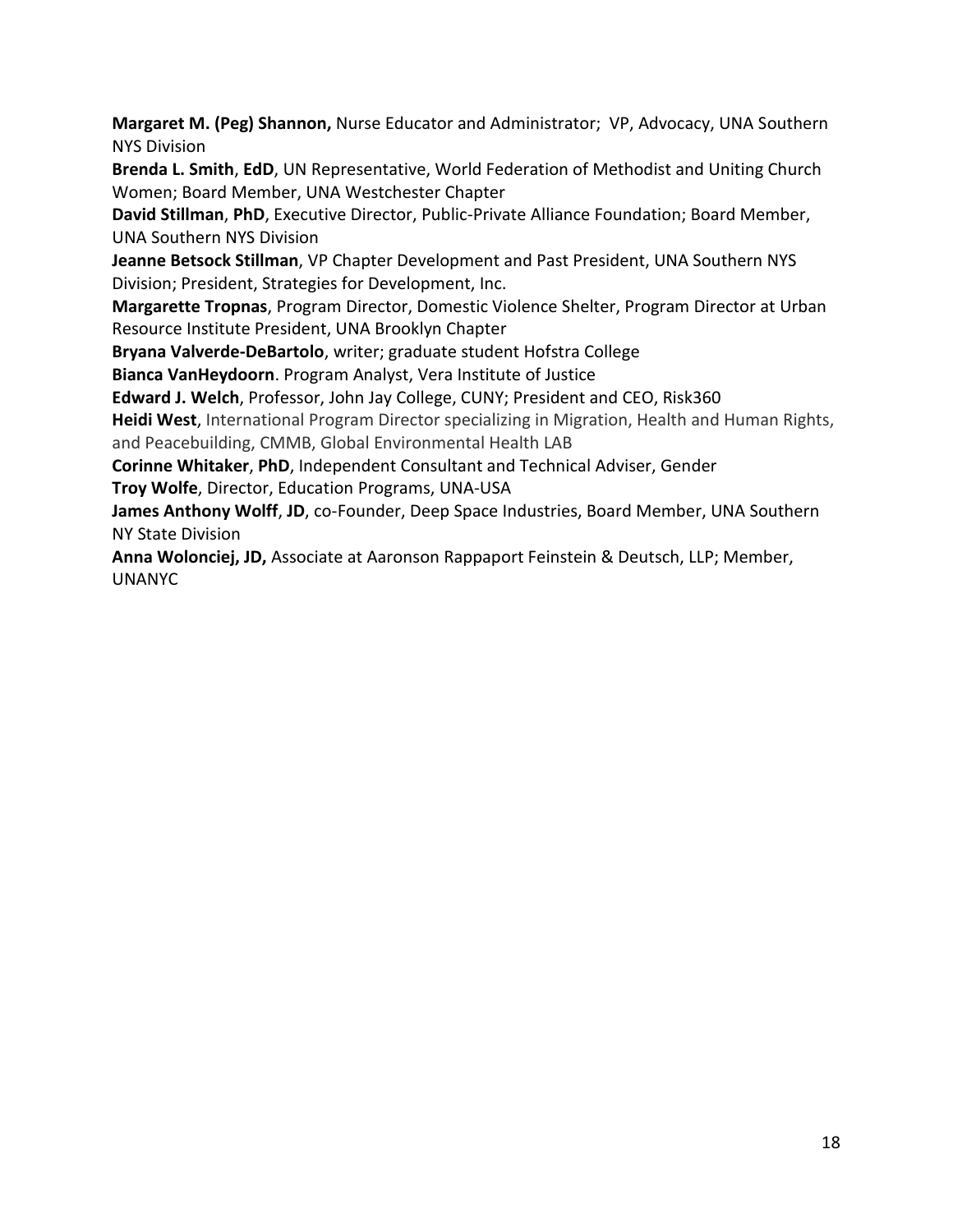#### **ANNEX 2 – Resources**



# **Race, Criminal Justice and Human Rights: What We Can Do**

August 17, 2016

### **Resources**

#### **UNA-USA Papers**

<http://www.unasny.org/white-papers-and-reports.html>- UNA-USA and UNA-SNY reports to the United Nations for the Universal Periodic Review, the Committee for the Elimination of All Forms of Racial Discrimination, a press release "AMERICAN CRIMINAL JUSTICE SYSTEM NEEDS MORE THAN BODY CAMERAS" and a letter to Senator Ruth Hassell-Thompson on results of our August 5, 2015 Consultation on Race and the American Criminal Justice System.

#### **UN Sustainable Development Goals (Global Goals)**

<https://sustainabledevelopment.un.org/?menu=1300>These goals and their targets are listed at this site. Their timeframe goes until 2030 and they follow on the Millennium Development goals that covered the period 2001 – 2015.